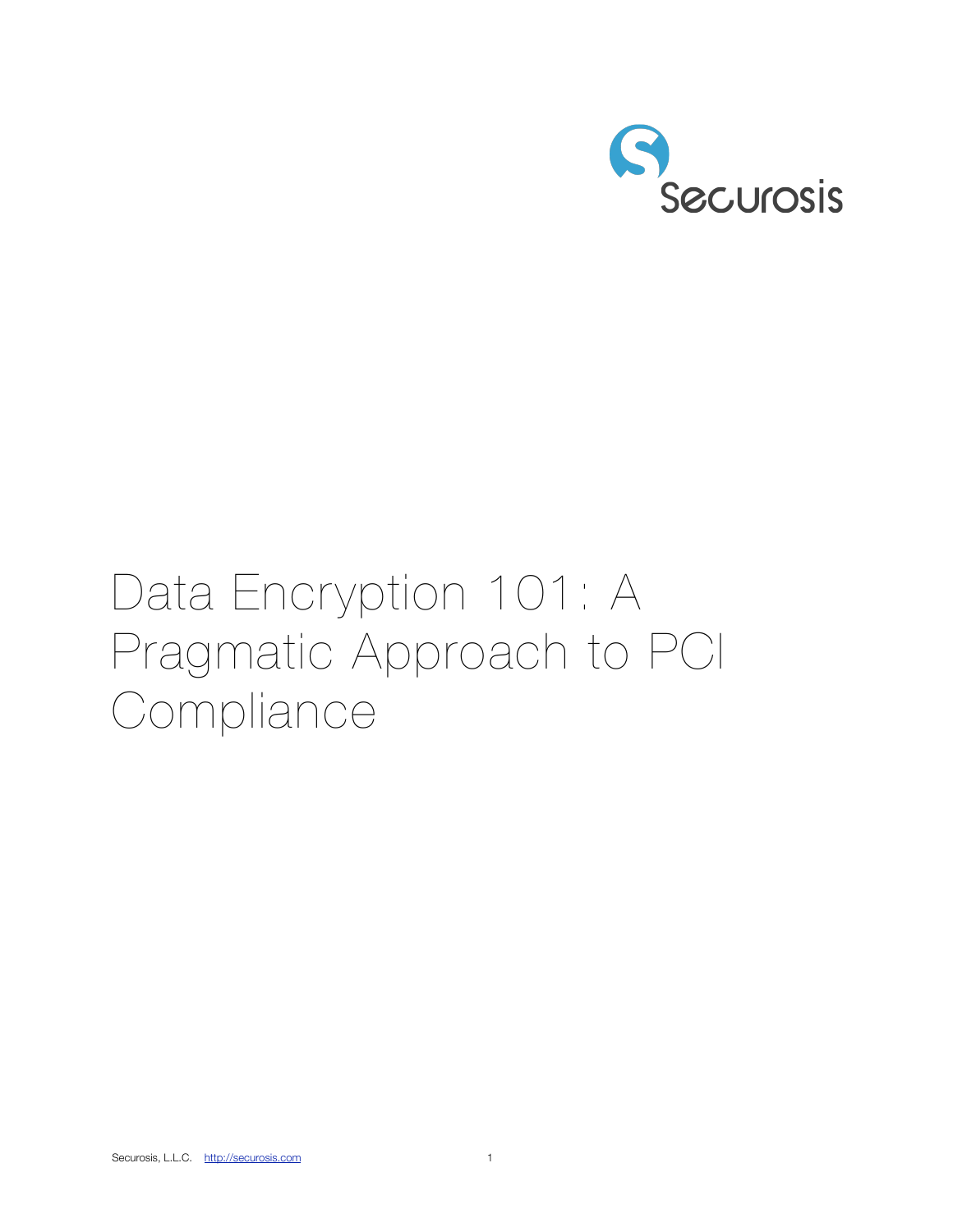### **Author's Note**

The content in this report was developed independently of any sponsors. It is based on material originally posted on the [Securosis blog](http://securosis.com) but has been enhanced, reviewed, and professionally edited.

Special thanks to Chris Pepper for editing and content support.

### **Licensed by Prime Factors Inc.**



### PRIME FACTORS, INC.

#### **About Prime Factors:**

Since 1981, Prime Factors has provided flexible, cost-effective encryption software to more than 1,000 customers world-wide. EncryptRIGHT, their newest offering, provides a better way to achieve PCI encryption compliance by simplifying key management and reducing the cost of deployment. EncryptRIGHT was designed from the ground up to meet security threats, accelerate deployments, and satisfy auditors that sensitive data is safeguarded. EncryptRIGHT runs on all major operating systems,

provides broad application development support and can be implemented by programmers and non-programmers alike.

For more information, please visit [www.primefactors.com/products/EncryptRight/index.html](http://www.primefactors.com/products/EncryptRight/index.html).

### **Copyright**

This report is licensed under Creative Commons Attribution-Noncommercial-No Derivative Works 3.0.

<http://creativecommons.org/licenses/by-nc-nd/3.0/us/>

### **Contributors**

The following individuals contributed significantly to this report through comments on the Securosis blog and follow-on review and conversations:

Dan

Jay Jacobs

Kevin Kenan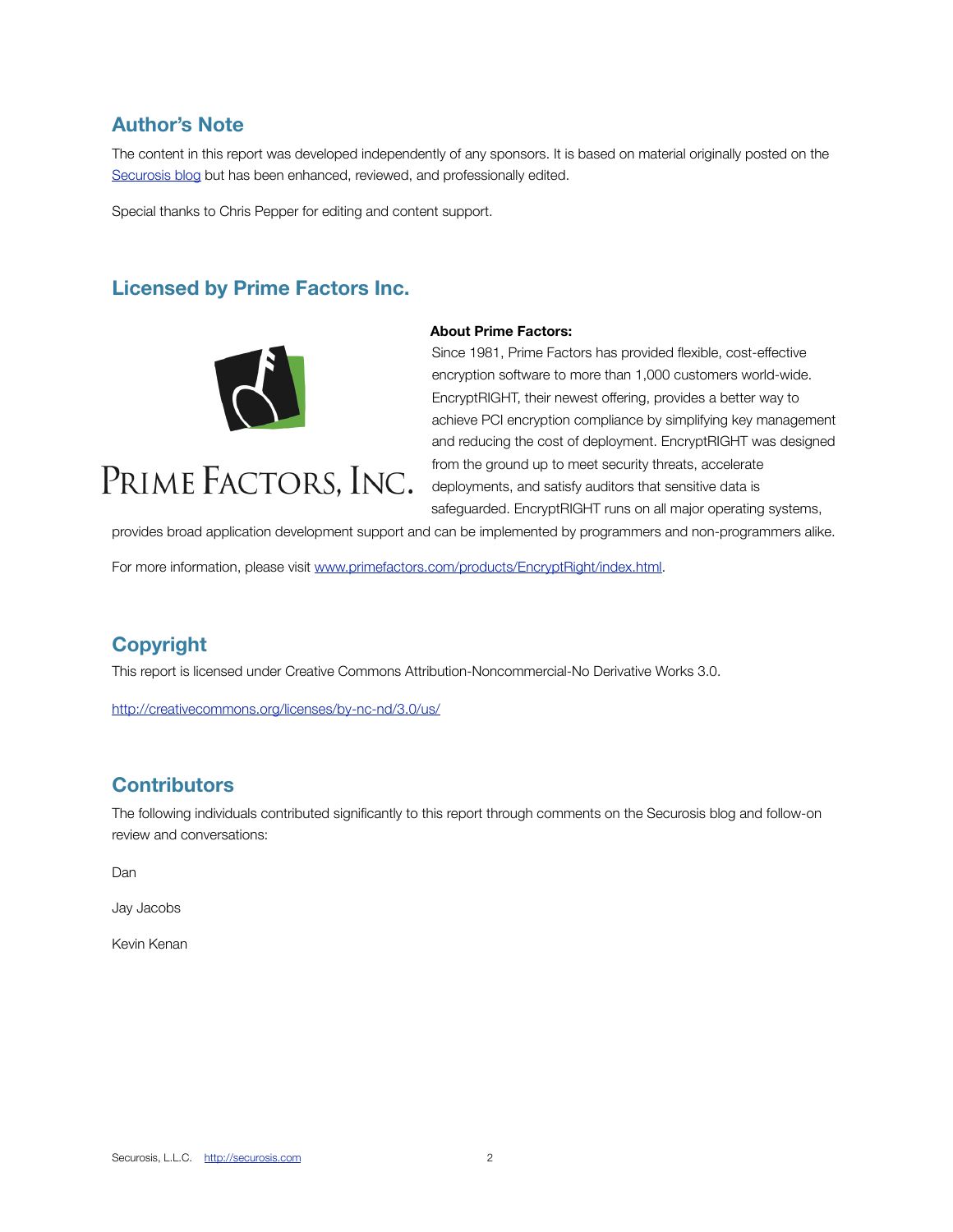### Table of Contents

| <b>Introduction</b>                               | 4              |
|---------------------------------------------------|----------------|
| <b>Encryption Options</b>                         | 5              |
| <b>What You Need to Know about Strong Ciphers</b> | 5              |
| <b>Encryption Deployment Options</b>              | 5              |
| <b>Procedural vs. Transparent Encryption</b>      | 6              |
| <b>Selection Criteria</b>                         | $\overline{7}$ |
| <b>Transparent Database Encryption</b>            | 7              |
| <b>Application Layer Encryption</b>               | 7              |
| <b>File/Folder Encryption</b>                     | 8              |
| <b>Supporting Systems and Features</b>            | 9              |
| <b>Key Management</b>                             | 9              |
| <b>Access Control</b>                             | 10             |
| <b>Auditing and Verification</b>                  | 11             |
| <b>Conclusion</b>                                 | 12             |
| <b>Who We Are</b>                                 | 13             |
| <b>About the Author</b>                           | 13             |
| <b>About Securosis</b>                            | 13             |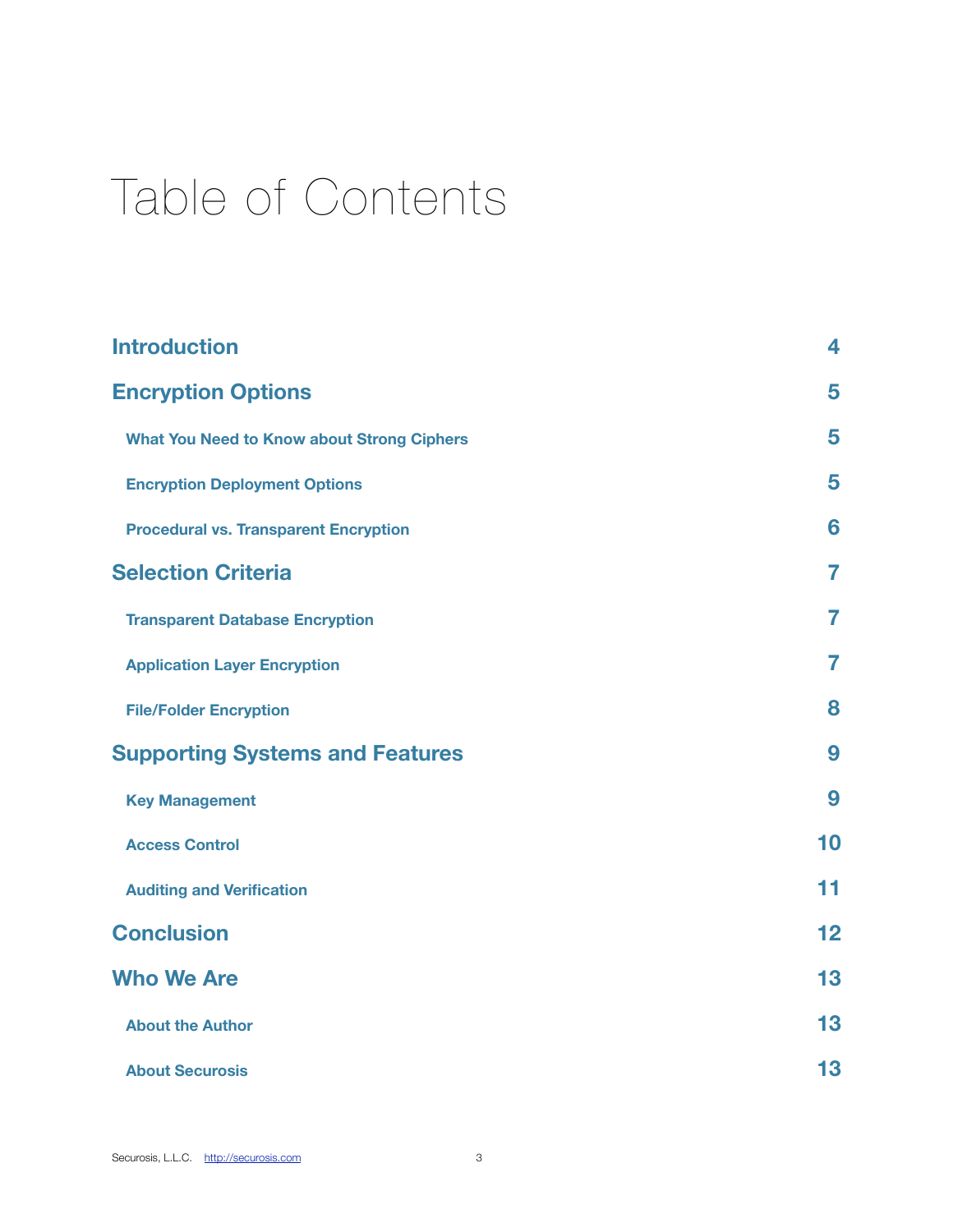### <span id="page-3-0"></span>Introduction

The Payment Card Industry Data Security Standard (PCI-DSS) is a set of requirements on how to secure credit card numbers, but the specification serves more as general technical guidance than an operational checklist. Requirements are fairly general in nature, telling you what you *need to do* but not *how to do it*. In some cases this isn't a problem, such as with network security. For securing "data at rest", it's a big problem. It's not like we can point a merchant to the PCI specification and say "Do that." There are questions regarding which security technologies are *really* appropriate for credit card storage, but even more importantly, which implementation options merchants should employ. Our goal is to fill in the gaps with actionable advice for PCI compliance in the area of encrypted data storage, and provide specific recommendations for day-to-day credit card storage & management.

PCI-DSS says you must render stored Primary Account Numbers (i.e. the credit card numbers) unreadable — that much is clear. The specification points to several methods they feel are appropriate (hashing, encryption, and truncation), emphasizes the need for "strong" cryptography, and raises some operational issues with key storage and disk/database encryption. But that's where things fall apart — the technology, deployment models, and supporting systems offer hundreds of variations, and many of them are inappropriate for *any* situation. These nuggets of information are little more than reference points in a game of "connect the dots", without an orderly sequence or a good understanding of the picture you are supposedly drawing.

Our focus is to help you understand which specific security technologies and implementation models are appropriate, but first, let's get a clear picture of what needs to be accomplished. To meet the PCI security specification for credit card storage, the following objectives must be met:

- Protect the credit card number, expiration date, service code and card-holders name from logical or physical access.
- Use access controls to provide separation of duties between administrators and users who access credit card numbers.
- Securely store encryption keys, protecting them from exposure, unwanted replacement or misuse, and establish procedures to provide 'dual control' over key management.
- Log access and administration of key management and PAN data storage systems.
- Document your process and protection measures.

The Data Security Standard provides lots of technology options for secure data storage, and allows merchants wide latitude in meeting these requirements. In this report we will point you in the right direction with actionable advice on meeting the PCI encryption requirements.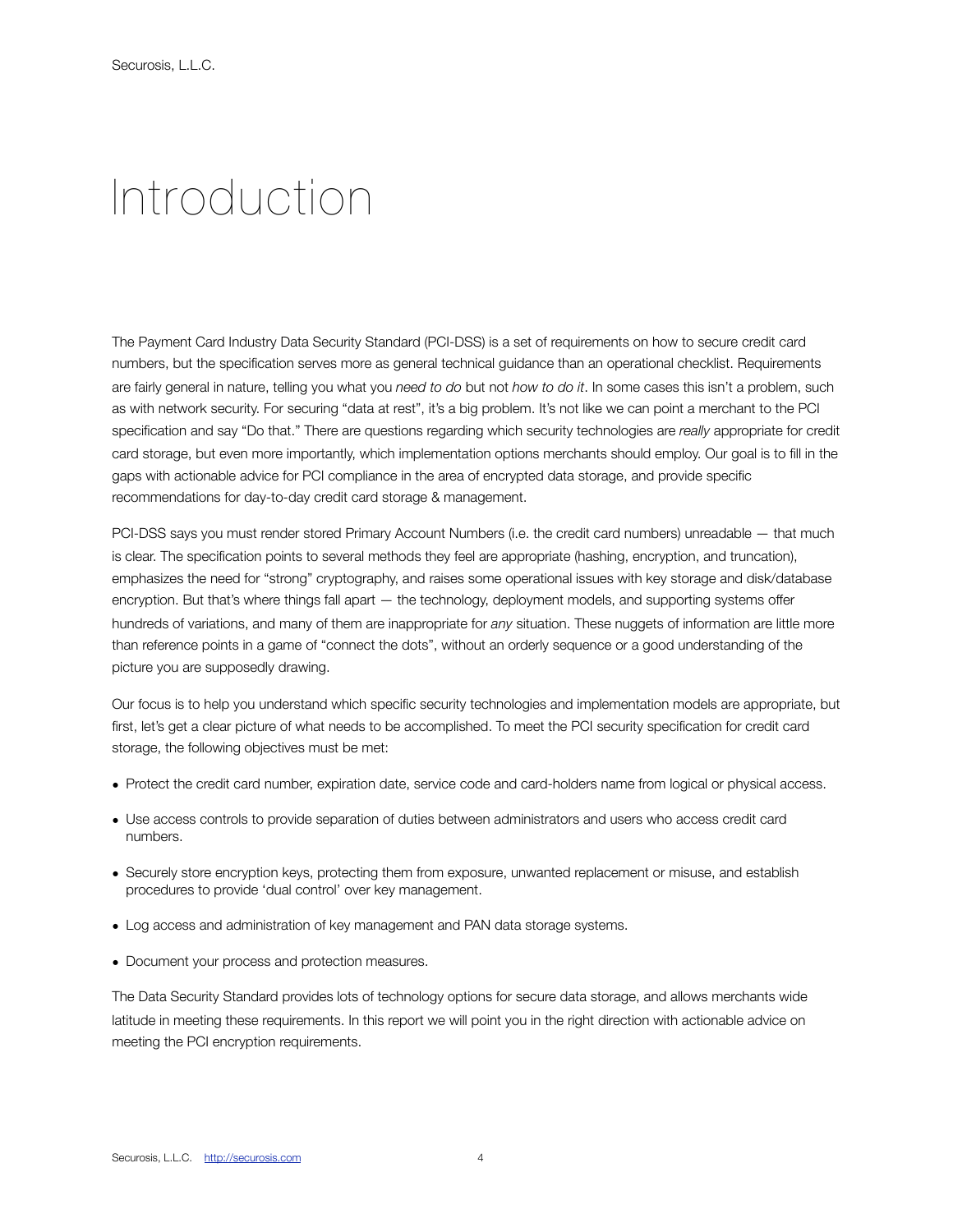### <span id="page-4-0"></span>Encryption Options

For secure data storage encryption is the most effective tool at our disposal. It safeguards data at rest and improves control over access. The PCI Data Security Standard specifies you must render the Primary Account Number (PAN - the credit card number) unreadable anywhere it is stored. We can hash, truncate, tokenize, or employ other forms of *irreversible* obfuscation, but we sometimes need to keep the original data and occasionally access it for payment remediation or auto-payment. Thus encryption or tokenization is usually the answer, and even when you use tokenization you still need to encrypt the original PAN data in the secure token database. There are at least a dozen different variations on file encryption, database encryption, and encryption at the application layer to choose from, making the decision as clear as mud. The following is a description of available encryption methods, with pros and cons of each.

#### <span id="page-4-1"></span>**What You Need to Know about Strong Ciphers**

In layman's terms, a strong cipher is one you can't break. That means if you try to reverse the encryption process by guessing the decryption key — even if you used every computer you could get your hands on to help guess — you would not find it during your lifetime — or many lifetimes. The sun might implode before you got the answer, which is why we aren't picky about choosing one modern cipher over another. Plenty of them are considered 'strong' by the PCI Council and they provide a list for you in the [PCI DSS Glossary of Terms](https://www.pcisecuritystandards.org/security_standards/glossary.shtml) ([https://www.pcisecuritystandards.org/](https://www.pcisecuritystandards.org/security_standards/glossary.shtml) [security\\_standards/glossary.shtml](https://www.pcisecuritystandards.org/security_standards/glossary.shtml)). Triple-DES, AES, Blowfish, Twofish, ElGamal, and RSA are all acceptable options.

Secret key ciphers such as AES must use a minimum key length of 128 bits, and public key algorithms (those which encrypt with a public key and decrypt with a private key, or vice-versa) require a minimum of 1024 bits. All the commercial encryption vendors offer at least these options, plus optional longer key lengths. You can choose longer keys if you wish, but in practical terms they don't add much security, and in [rare cases](http://en.wikipedia.org/wiki/Advanced_Encryption_Standard) they offer less. Yet another reason to not fuss over the cipher or key length too much as long as you stick with one of the well-vetted options included in most tools.

When you boil it down, cipher and key length are *far* less important than the deployment model. How you use encryption in your environment is the dominant factor for security, cost, and performance, so that's what we'll focus on.

#### <span id="page-4-2"></span>**Encryption Deployment Options**

Merchant credit card processing systems can be as simple as a website plug-in, or they might be a geographically dispersed set of data processing systems with hundreds of machines performing dozens of business functions. Regardless of size and complexity, these systems store credit card information in files or databases; it's one or the other. And the data can be encrypted before it is stored (at the application layer), or when it is stored (file or database).

**Database Encryption**: This is the most common storage repository for credit card numbers. All relational databases offer encryption, usually as an add-on. Most databases offer both very granular encryption methods (*e.g.,* only on a specific column) or can encrypt the entire database. Because databases stores redundant copies of information in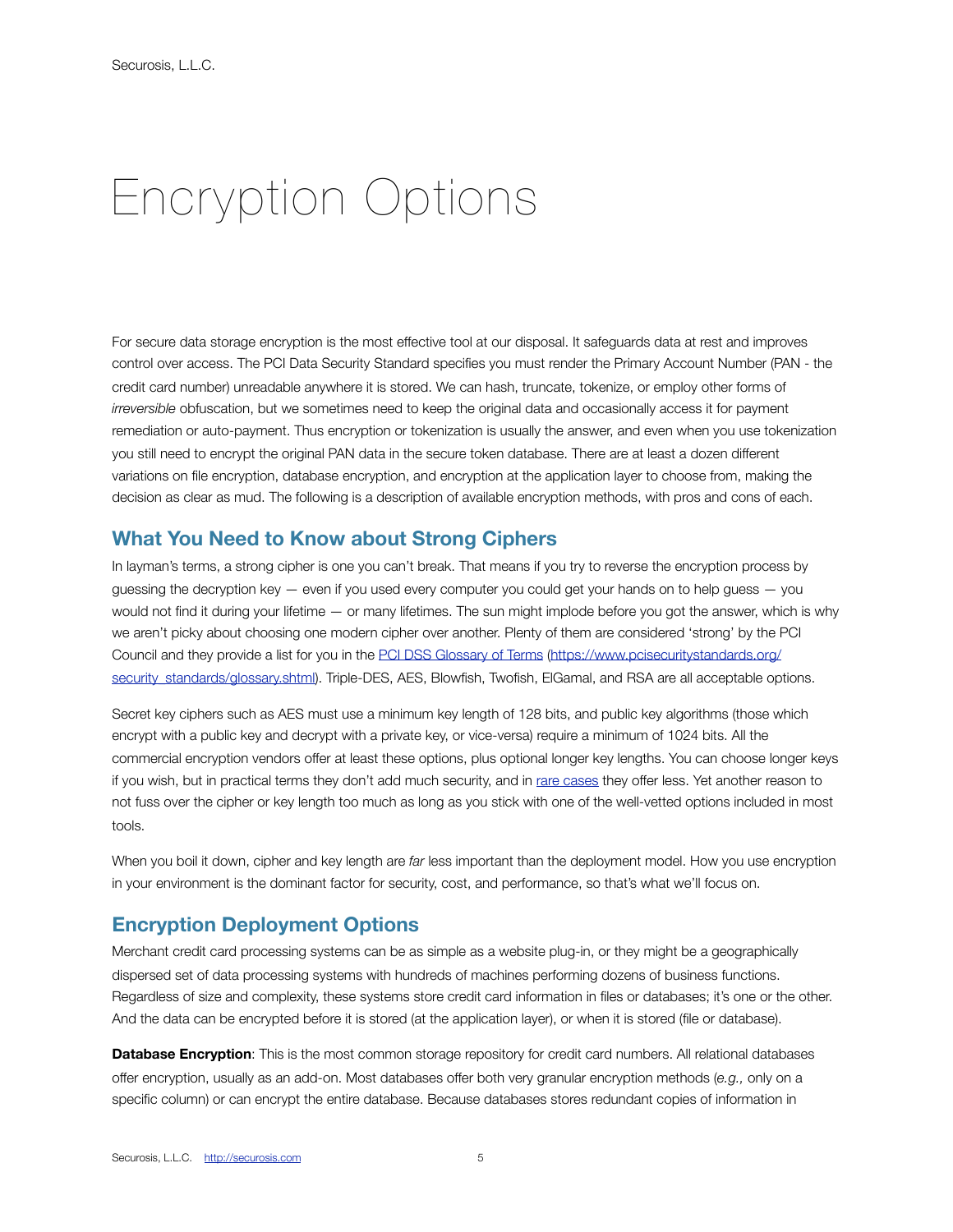recovery and audit logs, full database encryption is a popular choice for PCI to keep PAN data from accidentally being revealed. When you need granularity, the encryption functions can be invoked programmatically through a procedural interface, requiring changes to database queries that instruct the database to encrypt and decrypt as necessary. The database automatically alters the table structure to store the encrypted cipher output.

More commonly we see databases configured for *transparent* encryption; encryption is applied automatically to data before it is stored. In this model all encryption and key management happens behind the scenes without the user's knowledge or explicit application programming. It's easier to implement, but as we will discuss it can be slightly less secure and can't protect against administrator abuse.

**File/Folder Encryption**: Some applications, such as retail payment systems and some web applications, store credit card data within flat files. Encryption can be applied transparently by the operating system or additional software as files are written to disk. This type of encryption is offered as a third party add-on or embedded within the operating system. File/folder encryption can be applied to database files and directories as well, so the database contents are encrypted without any changes to the application or database. It's up to the local administrator to *properly* apply encryption to the right file/folder to ensure PAN data is not exposed.

**Application Layer Encryption**: Applications that process credit cards can encrypt data prior to storage. Whether file or relational database storage, the application encrypts data before it is saved, and decrypts before data is displayed. Supporting cryptographic libraries can be linked into the application, or provided in a third party package. The programmer has great flexibility in how to apply encryption, and more importantly can choose to decrypt on application *context*, not just user credentials. While all these operations are transparent to the application user, this is not transparent encryption because the application — and usually the supporting database — must be modified.

Application encryption is often built into off the shelf payment applications, obviating the need to deal with these (potentially) complex changes.

All these options protect stored information in the event of lost or stolen media, and need external key management services to secure keys and provide basic segregation of duties. We will go into much greater detail on how best to use each of these deployment models when we examine the use cases and selection criteria.

#### <span id="page-5-0"></span>**Procedural vs. Transparent Encryption**

A quick note on transparent encryption, which has become an attractive choice for quickly getting stored credit card data encrypted. Traditionally encryption was performed manually. If you wanted a file or a database encrypted, it was up to the user to write a program that called the procedure or encryption interface (API) to encrypt or decrypt. Some databases and operating systems have add-on features that will automatically encrypt data prior to writing it to disk: this is transparent encryption. While procedural encryption offered fine-grained control and good separation of duties, it can be labor-intensive to implement in legacy systems. Transparent encryption requires little or no changes to the application or database code so is very easy to implement, but decryption occurs *automatically* for authorized accounts so security is no stronger than the (weakest) authorized password. The principal use case for transparent encryption is keeping media (*e.g.,* backup tapes) safe, but in some cases it is appropriate for PCI as well.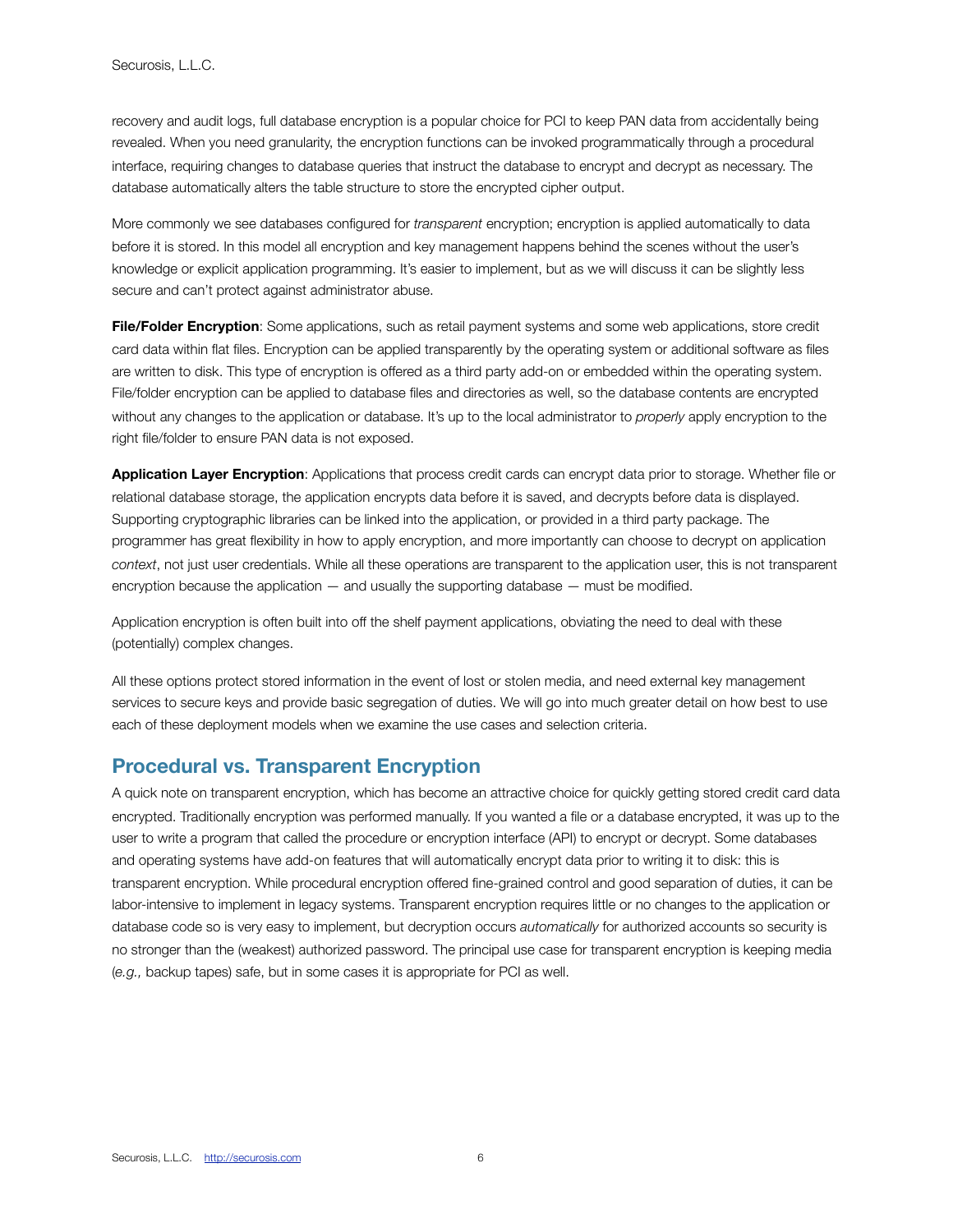### <span id="page-6-0"></span>Selection Criteria

As a merchant your goal is to protect stored credit card numbers (PAN), as well as other card data such as card-holder name, service code, and expiration date. You need to protect all these fields from both unwanted physical (*e.g.,* disk, tape backup, USB) and logical (*e.g.,* database queries, file reads) inspection (but you are only required to encrypt the PAN). And if possible, detect and stop misuse as well.

Our goal is to offer pragmatic advice so you can accomplish those goals quickly and cost-effectively so we won't mince words. For PCI compliance, we only recommend one of two encryption choices: Transparent Database Encryption (TDE) or application layer encryption (Note that these recommendations also cover encrypted data in tokenization deployments, which is the only other data obfuscation option we recommend).

There are many reasons these are the best options. Both solutions offer protection from unwanted media inspection, with similar acquisition costs. Both offer good performance and support external key management services to provide separation of duties between local platform administrators, storage administrators, and database administrators. And provided you encrypt the entire database with TDE, both are good at preventing data leakage. Choosing which is appropriate for your requirements comes down to the applications you use, and how they are deployed within your IT environment. Here are some of the common reasons for choosing TDE:

#### <span id="page-6-1"></span>**Transparent Database Encryption**

**Time:** If you are under pressure to get compliant quickly — perhaps because you can't see how you could possibly comply by your next audit. The key TDE services are very simple to set up, and enabling encryption is simple enough to roll out in an afternoon, assuming your database platform supports it.

**Modifying Legacy Applications:** Legacy applications are typically complex in function and design. Most do not consolidate communication with the database, rather they scatter thousands of queries throughout the application. To implement application layer encryption requires code changes everywhere data is written to storage, and is likely to cause effects and 'bugs'. Transparent encryption avoids modification to the application or database.

Application Sprawl: As with hub-and-spoke workflows and retail systems, you could easily have 20+ applications that all reference the same transaction database. Employing encryption within the central hub saves time and is far less likely to generate application errors. You must still mask output in the applications for users who are not entitled to view the credit card numbers and pay for that masking, but TDE deployment is still simpler and likely cheaper.

### <span id="page-6-2"></span>**Application Layer Encryption**

Transparent encryption is easier to deploy and its impact on the environment is more predictable, but it is also less secure and less flexible than employing encryption at the application layer. Given the choice, most people choose cheaper and less risky every time, but there are compelling arguments in favor of application layer encryption. The following are common decision points: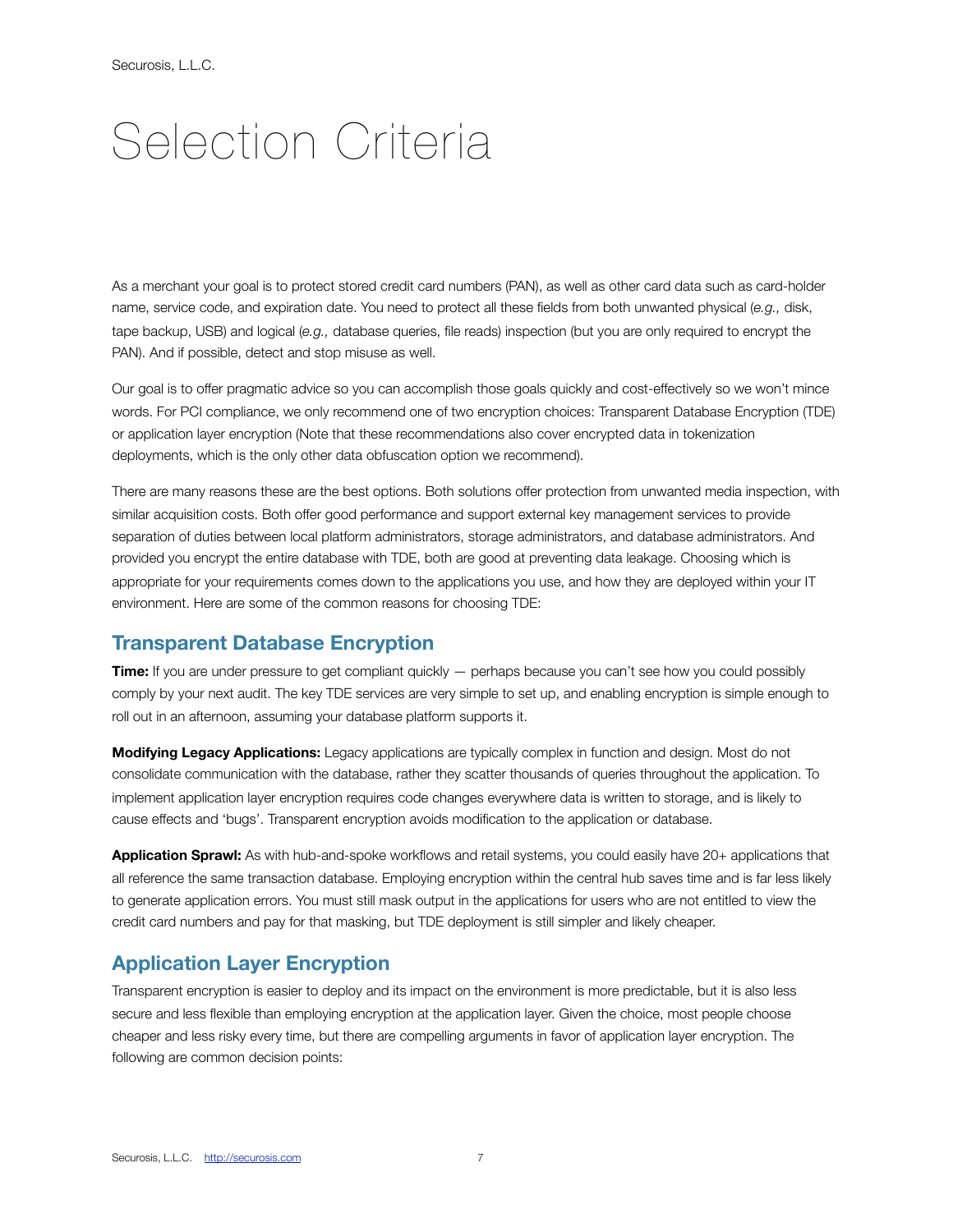Web Applications: These often use multiple storage media, for relational and non-relational data. Encryption at the application layer allows data storage in files or databases — even to different databases and file types simultaneously. And it's just as easy to embed encryption in *new* applications as it is to implement TDE.

**Access Control**: Application layer encryption offers a much better opportunity to control access to PAN data because it inherently de-couples user privileges from encryption keys, and offers options for advanced access controls, biometrics or federated identity. The application can require additional credentials (for both user and service accounts) to access credit card information; this provides more control over access and reduces susceptibility to account hijacking.

**Masking**: The PCI specification requires masking PAN data displayed to those who are not authorized to see the complete account number. Application layer encryption is both better at determining who is properly authorized, and also at performing the masking itself. Most commercial masking technologies use a method called 'ETL' which *replaces* PAN data in the database, and complicates secure storage of the original PAN data. View-based masks in the database require an unencrypted copy of the PAN data, making the data accessible to DBAs.

**Security:** Application layer encryption potentially provides better security: there are fewer places where the data is unencrypted, fewer administrative access points, better access controls, more contextual information to determine misuse and one less possible platform (the database) to exploit. Application layer encryption allows for multiple keys to be used in parallel. While both solutions are subject to many of the same attacks, application layer encryption is more secure. The caveat is that we often see poor implementations of application level encryption which end up reducing security.

### <span id="page-7-0"></span>**File/Folder Encryption**

For PCI compliance there are a few use cases where we recommend file/folder-level encryption, transparent or otherwise. In cases where a smaller merchant is performing a PCI self assessment, file/folder-level encryption offers considerable flexibility. Merchants can encrypt at either the file or database level, which provides uniformity in organizations with multiple database types. Most merchants with mainframe and flat file databases employ file level encryption as it works with their architectural model and, in some cases, is the only option available.

Great care must be taken to ensure all relevant data is encrypted; audit logs, transaction logs and cached files contain sensitive information. *It's up to the platform administrator to correctly apply encryption to ensure data does not leak from one of these sources.* You will need to use external key management to meet the specification, as well as segregate administrative users from those who access card data. File encryption is not our first choice, as it is more difficult to provide separation of duties and leaves more room for mistakes and mishaps, but it meets the PCI requirements and delivers very good performance.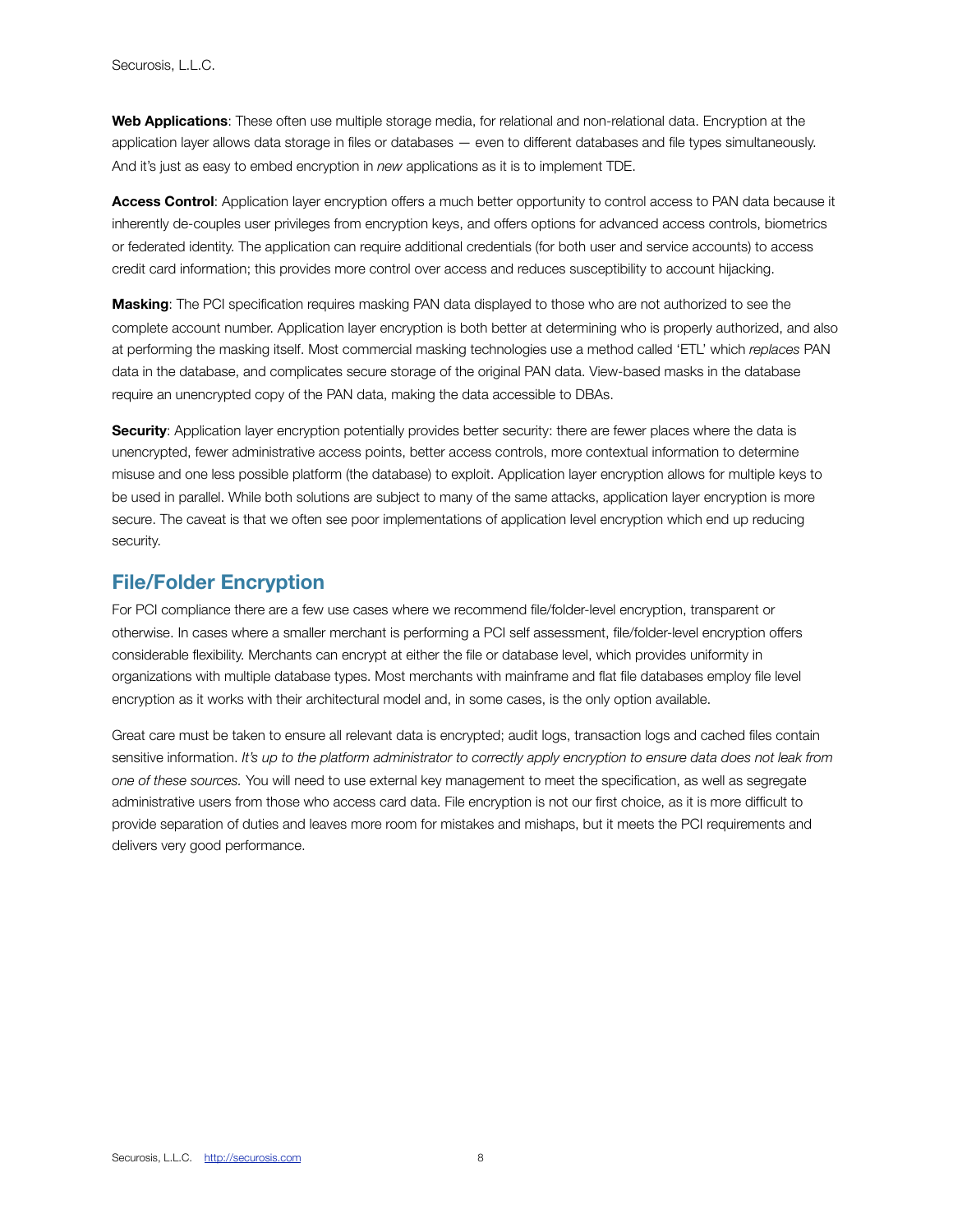# <span id="page-8-0"></span>Supporting Systems and Features

Encryption relies on various supporting security systems and features to work effectively. Key management and access controls are important building blocks, and thus subject to audit to ensure compliance with the Data Security Standard.

#### <span id="page-8-1"></span>**Key Management**

Key management considerations for PCI are pretty much the same as for any secure deployment: you need to protect encryption keys from unauthorized physical and logical access; and to the extent it's possible, prevent misuse. Per our introduction, we will avoid talking about ISO specifications, key bit lengths, key generation, and distribution requirements, because quite frankly you shouldn't care unless you're programming your encryption from scratch (a *really bad idea*). More precisely you should not *need to* care, because you pay commercial vendors to get these details right. PCI drives a large amount of encryption product sales, so the majority of tools evolved to meet PCI requirements.

What you want to consider is how the key management system fits within your organization and works with your systems. There are three basic deployment models for key management services; external software, external Hardware Security Module (HSM), and embedded within the application or database.

**External Hardware:** HSMs provide extraordinary physical security, and most are custom-designed to provide strong logical security as well. Most have undergone rigorous certifications, the details of which the vendors are happy to share with you because they take a lot of time and money to pass. HSMs offer very good performance and take care of key synchronization and distribution automatically. The downside is cost — this is by far the most expensive key management option. And for disaster recovery planning and failover, you're not just buying one of these devices, but several. They don't fit into virtual environments as well as software, which can run directly on the virtual machines. We have heard a handful of complaints that the APIs were difficult to use when integrating with custom applications, but this concern is mitigated by the fact that many off-the-shelf applications and database vendors provide the integration glue for you.

**External Software:** Another common option is software-based key management. These products are typically bundled with encryption software but there are standalone products as well. The advantages are reduced cost, compatibility with most commercial operating systems, and good performance in virtual environments. Most offer the same functions as their HSM counterparts, and offer reasonable performance given enough processing resources. The downside is that these services are easier to compromise, both physically and logically (but are still very secure). And it's your responsibility to provide the platform to run the software. Key server software benefits from being deployed on dedicated systems, and you must ensure that the platforms they're installed on are fully secure.

**Embedded:** Some key management offerings are embedded within application platforms: try to avoid these. For years database vendors offered database encryption but left the keys in the database. That meant not only DBAs had access to the keys, so did any attacker who successfully executed an injection attack, buffer overflow, or password guess.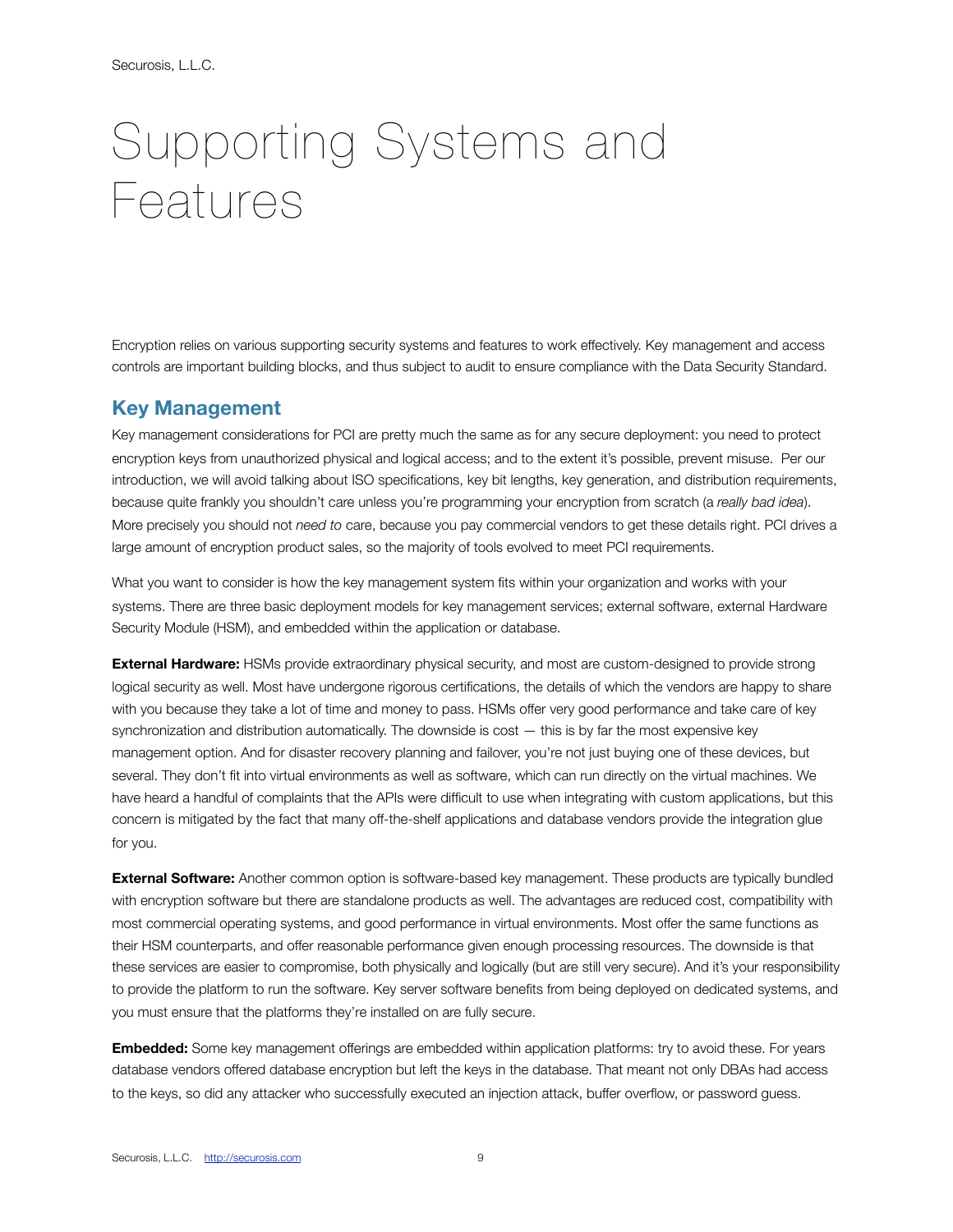Some legacy applications still rely on internal keys and they may be expensive to change, but this is mandatory to achieve compliance. If you are using database encryption or *any* kind of transparent encryption, make sure the keys are externally managed, even if said management is a feature of your embedded product. This makes it possible to enforce separation of duties, provide adequate logical security, and make it easier to detect misuse.

By design all external key management servers have the capacity to provide central key services, meaning all applications go to the same place to get keys. The PCI specification calls for limiting the number of places keys are stored to reduce exposure. You will need to find a comfortable middle ground that works for you. Too few key servers cause performance bottlenecks and poor failover response. Too many cause key synchronization issues, increased cost, and increased potential for exposure.

Over and above that, the key management service you select must provide several other features to comply with PCI:

**Dual Control:** To provide administrative separation of duties, master keys are not known by any one person; instead two or three people each possess a fragment of the key. No single administrator has the key, so some key operations require multiple administrators to participate. This deters fraud and reduces the chance of accidental disclosure. Your vendor should offer this feature.

**Re-Keying/Key Rotation:** Sometimes called key substitution, this is a method for swapping keys in case a key might be compromised. If a key is no longer trusted all associated data should be re-encrypted; and the key management system should have this facility built in to discover, decrypt, and re-encrypt. The PCI specification recommends key rotation once a year.

**Key Identification:** There are two considerations here. If keys are rotated, the key management system must have some method to identify which key was used. Many systems — both PCI-specific and general-purpose — employ key rotation on a regular basis, so they provide a means to identify which keys were used. Further, PCI requires that key management systems detect key substitutions.

Each of these features is required, and you will need to verify that they meet your expectations during an evaluation.

#### <span id="page-9-0"></span>**Access Control**

Key management protects keys, but access control determines who gets to use them. The focus here is how best to deploy access control to support key management. A couple points of guidance in the PCI specification concerning use of decryption keys and access control settings frame the relevant discussion points:

First, the specification advises against using local operating system user accounts for determining who can have logical access to encrypted data *when using disk encryption*. This recommendation is *in contrast* to using "file — or columnlevel database encryption", meaning it's not a requirement for encrypting database contents. This is nonsense. In reality you should eschew local operating system access controls for *both* database and disk encryption. Both suffer from the same security issues, such as potential discrepancies in configuration, so local administrative roles should not be considered equivalent to domain administrative roles. Use domain access controls for both.

Section 3.4.1 of the specification is where most people get confused. The assertion that "Decryption keys must not be tied to user accounts" leaves a lot of room for interpretation, but if you carefully consider this statement it actually cuts to the heart of the matter. Some interpret this as meaning keys should not be tied to a single user account, but rather a *service* account specifically configured for sensitive data access. Most merchants regard this statement as nothing more than a redundant way of saying you need to set domain level access controls, placing the assertion in context with the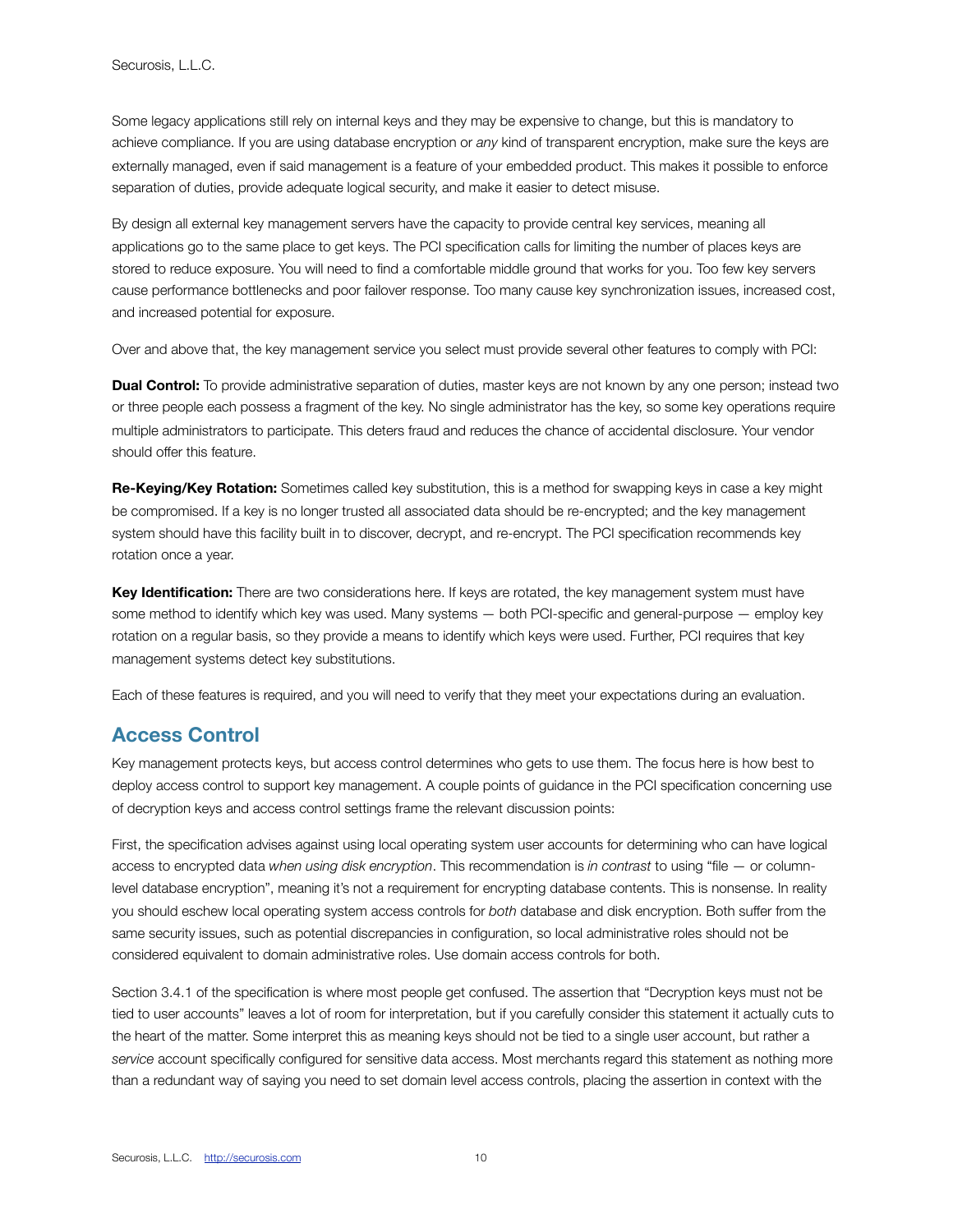rest of Section 3.4. Still others feel this demands a separation of identity management and authorization, meaning the right to decrypt data is distinct from possession of account credentials.

We recommend you comply with all three interpretations:

**Service Account:** Use a service account that requires additional credentials over and above what normal users provide, such as a digital certificate. Using a service account is much easier for account management, and has the added benefit that auditing chores are easier when you can focus on a single account.

**Domain-Level Identity Management:** You need to use domain level credentials to avoid attacks predicated on misconfigured servers or inappropriate rights bestowed on local administrators.

**Verify Authorization:** Above what's provided by access control, verify authorization rights that take into account proper usage policies. For example, while domain access controls such as Active Directory and LDAP services may be used, applications and databases typically maintain authorization rights internally. They do not inherit *rights* from the domain only identity. Instead databases provide extensive facilities to map their authorization rights to external accounts. Similarly, implementing encryption at the application layer has the inherent benefit of gating access based on business context: data is decrypted only when it makes sense in the context of the function being performed. This is a great way to detect misuse!

### <span id="page-10-0"></span>**Auditing and Verification**

Any system you choose should provide audit logs of all administrative activity, failed logins, and system failure. If you are a Tier 1 merchant you must provide your auditor with not only these logs, but also with specific reports on system setup. Your vendor should be able to provide the necessary reports for checking configuration, reviewing administrative access history, listing approved administrators, detailing system failures, and any other pertinent security information. They should provide documentation that discusses key management processes, as well as reports from third party analysts or security certifications. These reports, and the means to collect the audit data to populate them, should be built into the product.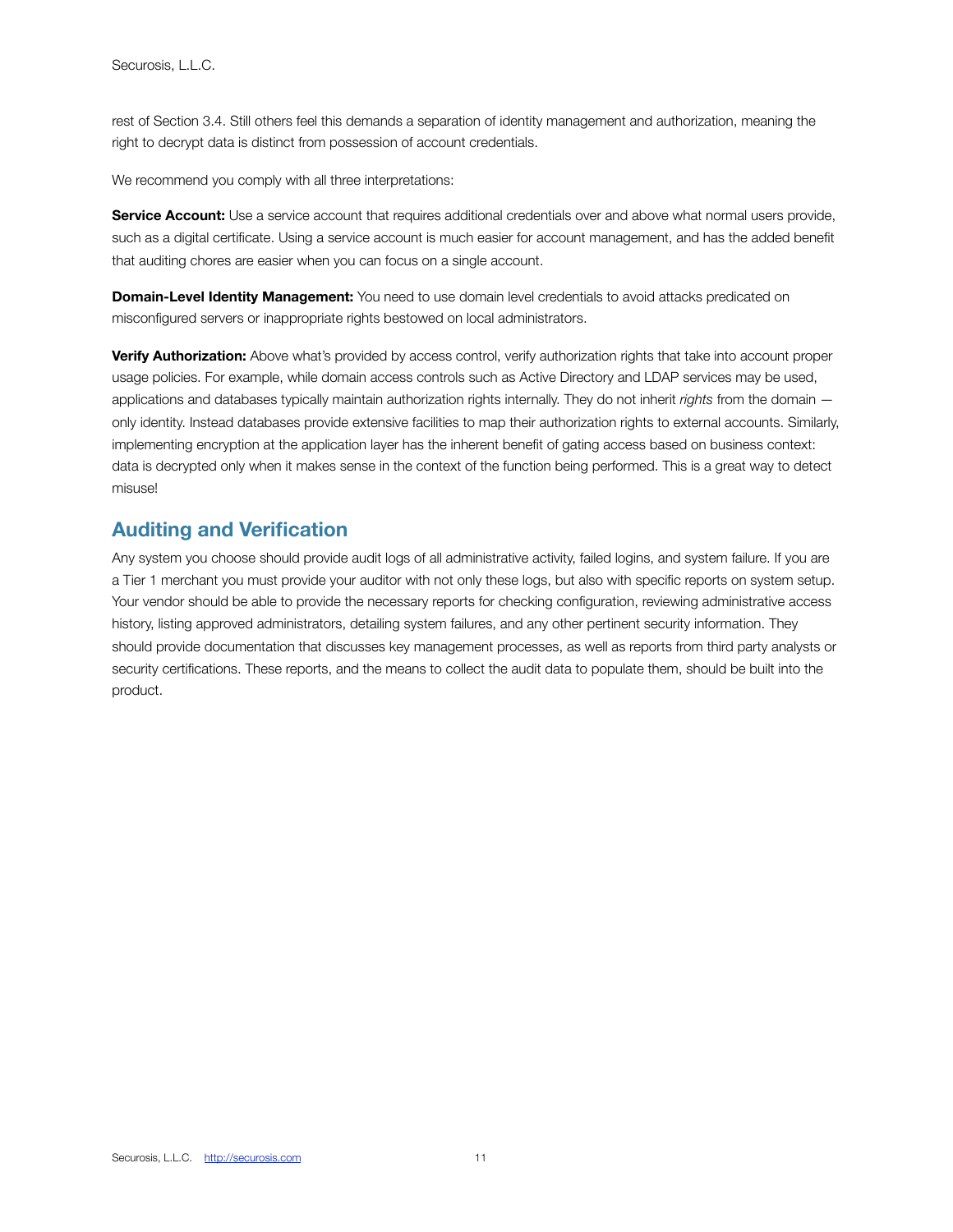### <span id="page-11-0"></span>Conclusion

The Payment Card Industry (PCI) Data Security Standard (DSS) was developed to encourage and enhance card-holder data security, but in order to succinctly address diverse audiences on a breadth of security topics, clarity and pragmatic guidance is lacking. Connecting the dots between the requirements and real world technologies that meet the requirements need not be as difficult as the specification would lead you to believe. Transparent encryption for databases and files, as well as embedding encryption into your applications, offer different advantages. Provided with supporting key management and access controls, these options meet the standard *and* provide good data security. All are commercially available to drop into existing environments, and can be implemented with minimal impact to operations. The common selection criteria presented should arm you with the information you need to make a sensible choice.